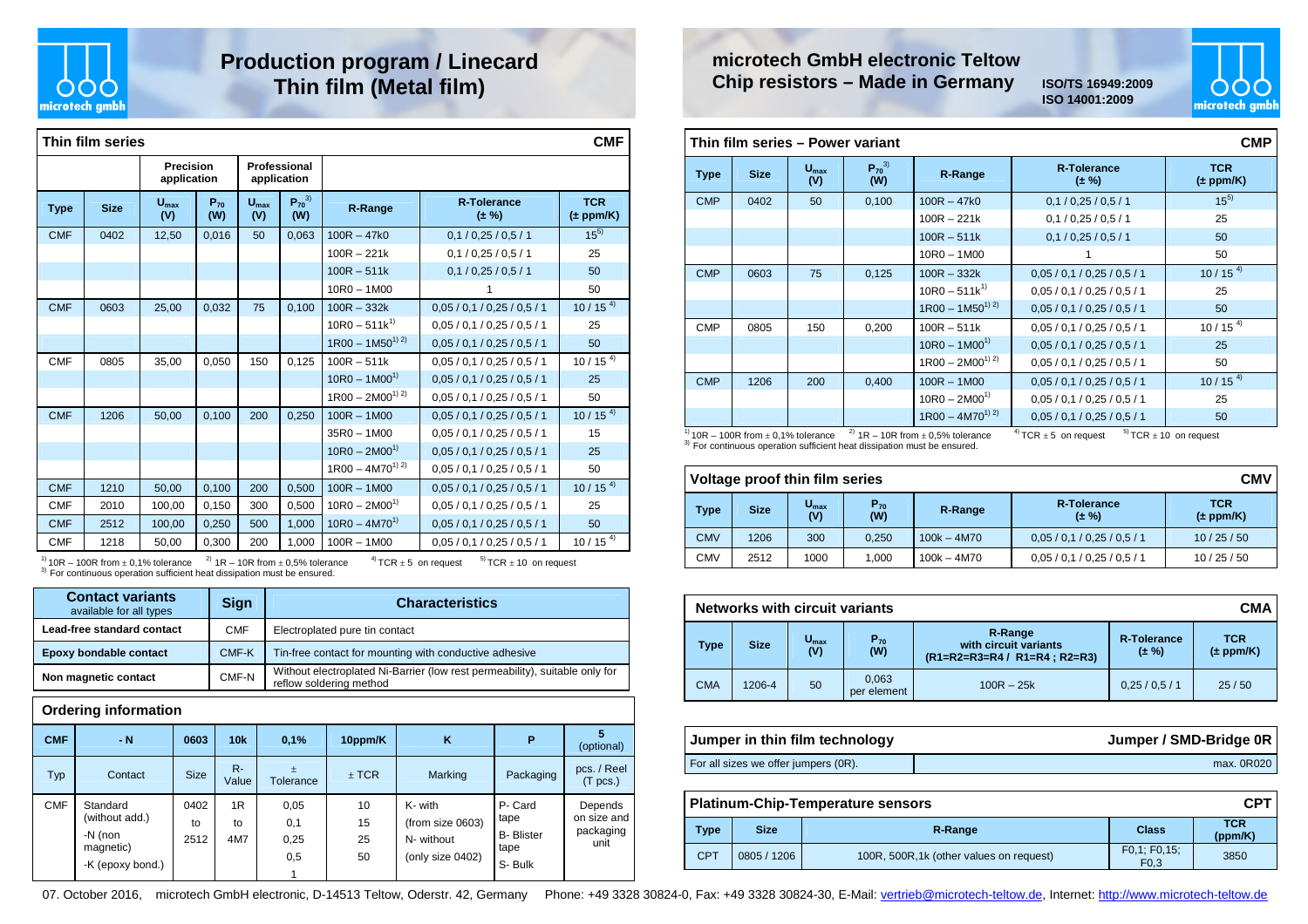

### **Production program / Linecard Thick film**

|             | Thick film series - Standard                    |                         |                      |                |                             | <b>CDF</b>                  |  |  |  |  |
|-------------|-------------------------------------------------|-------------------------|----------------------|----------------|-----------------------------|-----------------------------|--|--|--|--|
| <b>Type</b> | <b>Size</b>                                     | $U_{\text{max}}$<br>(V) | $P_{70}^{1)}$<br>(W) | <b>R-Range</b> | <b>R-Tolerance</b><br>(± %) | <b>TCR</b><br>$(\pm$ ppm/K) |  |  |  |  |
| <b>CDF</b>  | 0402                                            | 50                      | 0,063                | $1R - 10M$     | 1                           | 50/100                      |  |  |  |  |
| CDF         | 0603                                            | 75                      | 0,100                | $1R - 10M$     | 0,5/1                       | 50 / 100                    |  |  |  |  |
| <b>CDF</b>  | 0805                                            | 150                     | 0,125                | $1R - 10M$     | 0,5/1                       | 50 / 100                    |  |  |  |  |
| <b>CDF</b>  | 1206                                            | 200                     | 0,250                | $1R - 10M$     | 0,5/1                       | 50 / 100                    |  |  |  |  |
|             | Thick film series - Power variant<br><b>CDP</b> |                         |                      |                |                             |                             |  |  |  |  |
| <b>CDP</b>  | 0402                                            | 50                      | 0,100                | $1R - 10M$     | $\mathbf{1}$                | 50 / 100                    |  |  |  |  |
| <b>CDP</b>  | 0603                                            | 75                      | 0,125                | $1R - 10M$     | 0.5/1                       | 50/100                      |  |  |  |  |
| <b>CDP</b>  | 0805                                            | 150                     | 0,200                | $1R - 10M$     | 0.5/1                       | 50 / 100                    |  |  |  |  |
| <b>CDP</b>  | 1206                                            | 200                     | 0,400                | $1R - 10M$     | 0,5/1                       | 50 / 100                    |  |  |  |  |
|             | <b>High power series</b>                        |                         |                      |                |                             | <b>CLF</b>                  |  |  |  |  |
| <b>CLF</b>  | 1210                                            | 200                     | 0,500                | $1R - 10M$     | 0.5/1/5                     | 50 / 100                    |  |  |  |  |
| <b>CLF</b>  | 1218                                            | 200                     | 1.000                | $1R - 10M$     | 0.5/1/5                     | 50/100                      |  |  |  |  |
| <b>CLF</b>  | 2010                                            | 300                     | 0,500                | $1R - 10M$     | 0.5/1/5                     | 50 / 100                    |  |  |  |  |
| <b>CLF</b>  | 2512                                            | 500                     | 1,000                | $1R - 10M$     | 0,5/1/5                     | 50 / 100                    |  |  |  |  |
|             |                                                 |                         |                      |                |                             |                             |  |  |  |  |
|             | <b>CNF</b><br>Low ohmic series                  |                         |                      |                |                             |                             |  |  |  |  |
|             |                                                 |                         |                      |                |                             |                             |  |  |  |  |

| <b>CNF</b> | 0402 |                   | 0,063 | $0R27 - 0R99$                  | 1/5/10         | 100        |
|------------|------|-------------------|-------|--------------------------------|----------------|------------|
| <b>CNF</b> | 0603 |                   | 0,100 | $0R05 - 0R27$<br>$0R27 - 0R99$ | 5/10<br>1/5/10 |            |
| <b>CNF</b> | 0805 | $U = \sqrt{P^*R}$ | 0,125 |                                |                |            |
| <b>CNF</b> | 1206 |                   | 0,250 |                                |                | 500        |
| <b>CNF</b> | 1210 |                   | 0,500 |                                |                | 100        |
| <b>CNF</b> | 2010 |                   | 0,500 |                                |                |            |
| <b>CNF</b> | 2512 |                   | 1,000 |                                |                |            |
| <b>CNF</b> | 1218 |                   | 1,000 | $OR02 - OR10$<br>$0R10 - 0R99$ | 5/10<br>1/5/10 | 500<br>100 |

|            | <b>High ohmic series</b><br><b>CHF</b> |     |      |                 |                              |                      |  |  |  |
|------------|----------------------------------------|-----|------|-----------------|------------------------------|----------------------|--|--|--|
| <b>CHF</b> | 0402                                   | 50  |      | $>10M - 1G^{2}$ |                              |                      |  |  |  |
| <b>CHF</b> | 0603                                   | 75  |      | $>10M - 1G^{2}$ |                              |                      |  |  |  |
| <b>CHF</b> | 0805                                   | 150 | ု ၂2 | $>10M - 1G^{2}$ | from $1,0$<br>$($ >330M from | 100 / 250<br>(>500M) |  |  |  |
| <b>CHF</b> | 1206 / 1210 / 1218                     | 200 | R    | $>10M - 1G^{2}$ | 5,0%                         | <b>TCR 500)</b>      |  |  |  |
| <b>CHF</b> | 2010                                   | 300 |      | $>10M - 1G^{2}$ |                              |                      |  |  |  |
| <b>CHF</b> | 2512                                   | 500 |      | $>10M - 1G^{2}$ |                              |                      |  |  |  |

#### **microtech GmbH electronic TeltowChip resistors – Made in Germany**

 **ISO/TS 16949:2009 ISO 14001:2009**



#### **Trimmable series Trimmable series with better visual recognition**

| <b>CRA</b><br><b>Trimmable series</b><br><b>CQA</b><br>Trimmable series with better visual recognition |             |                         |                 |            |                                       |                      |  |  |  |
|--------------------------------------------------------------------------------------------------------|-------------|-------------------------|-----------------|------------|---------------------------------------|----------------------|--|--|--|
| <b>Type</b>                                                                                            | <b>Size</b> | $U_{\text{max}}$<br>(V) | $P_{70}$<br>(W) | R-Range    | <b>R-Tolerance</b><br>$(\pm \%)$      | TC.<br>$(\pm$ ppm/K) |  |  |  |
| CRA/CQA                                                                                                | 0402        | 50                      | 0,063           | $1R - 10M$ |                                       | 50/100               |  |  |  |
| CRA/CQA                                                                                                | 0603        | 75                      | 0,100           | $1R - 10M$ |                                       | 50/100               |  |  |  |
| CRA/CQA                                                                                                | 0805        | 150                     | 0,125           | $1R - 10M$ |                                       | 50/100               |  |  |  |
| CRA/CQA                                                                                                | 1206        | 200                     | 0,250           | $1R - 10M$ | Tolerance acc.<br>customer request up | 50/100               |  |  |  |
| CRA/CQA                                                                                                | 1210        | 200                     | 0,500           | $1R - 10M$ | to $\pm 30\%$<br>(also variable)      | 50/100               |  |  |  |
| CRA/CQA                                                                                                | 1218        | 200                     | 1,000           | $1R - 10M$ |                                       | 50/100               |  |  |  |
| CRA/CQA                                                                                                | 2010        | 300                     | 0,500           | $1R - 10M$ |                                       | 50/100               |  |  |  |
| CRA/CQA                                                                                                | 2512        | 500                     | 1.000           | $1R - 10M$ |                                       | 50/100               |  |  |  |

|            | <b>Pulse proof series</b> |     |       |            |         |        |  |  |
|------------|---------------------------|-----|-------|------------|---------|--------|--|--|
| <b>CDI</b> | 0402                      | 50  | 0,063 | $1R - 10M$ | 5/10/20 | 50/100 |  |  |
| <b>CDI</b> | 0603                      | 75  | 0,100 | $1R - 10M$ | 5/10/20 | 50/100 |  |  |
| <b>CDI</b> | 0805                      | 150 | 0,125 | $1R - 10M$ | 5/10/20 | 50/100 |  |  |
| <b>CDI</b> | 1206                      | 200 | 0,250 | $1R - 10M$ | 5/10/20 | 50/100 |  |  |
| <b>CLI</b> | 1210                      | 200 | 0,500 | $1R - 10M$ | 5/10/20 | 50/100 |  |  |
| <b>CLI</b> | 1218                      | 200 | 1,000 | $1R - 10M$ | 5/10/20 | 50/100 |  |  |
| <b>CLI</b> | 2010                      | 300 | 0,500 | $1R - 10M$ | 5/10/20 | 50/100 |  |  |
| CLI        | 2512                      | 500 | 1,000 | $1R - 10M$ | 5/10/20 | 50/100 |  |  |

| <b>Networks</b>                      |                                 |    |                      |            |     | <b>CNRI</b> |
|--------------------------------------|---------------------------------|----|----------------------|------------|-----|-------------|
| <b>CNR</b>                           | 1206-4                          | 50 | 0,063<br>per element | $10R - 1M$ | 1/5 | 50/100      |
|                                      | Jumper in thick film technology |    |                      |            |     | Jumper      |
| For all sizes we offer jumpers (0R). |                                 |    |                      |            |     | max. 0R020  |

| <b>Contact variants</b><br>available for all types | <b>Sign</b><br>(e.g. for CDF) | <b>Characteristics</b>                                                                                         |
|----------------------------------------------------|-------------------------------|----------------------------------------------------------------------------------------------------------------|
| Lead-free standard contact                         | CDE                           | Electroplated pure tin contact                                                                                 |
| Epoxy bondable contact                             | CDF-K                         | Tin-free sputtered contact for mounting with conductive adhesive                                               |
| Non magnetic contact                               | CDF-N                         | Contact without electroplated Ni-Barrier (low rest permeability),<br>suitable only for reflow soldering method |
| <b>Corrosive gas resistant</b>                     | CDF-S                         | Increased resistance against sulfonamide processes                                                             |

<sup>1)</sup> For continuous operation sufficient heat dissipation must be ensured.

2) Higher R-Values on request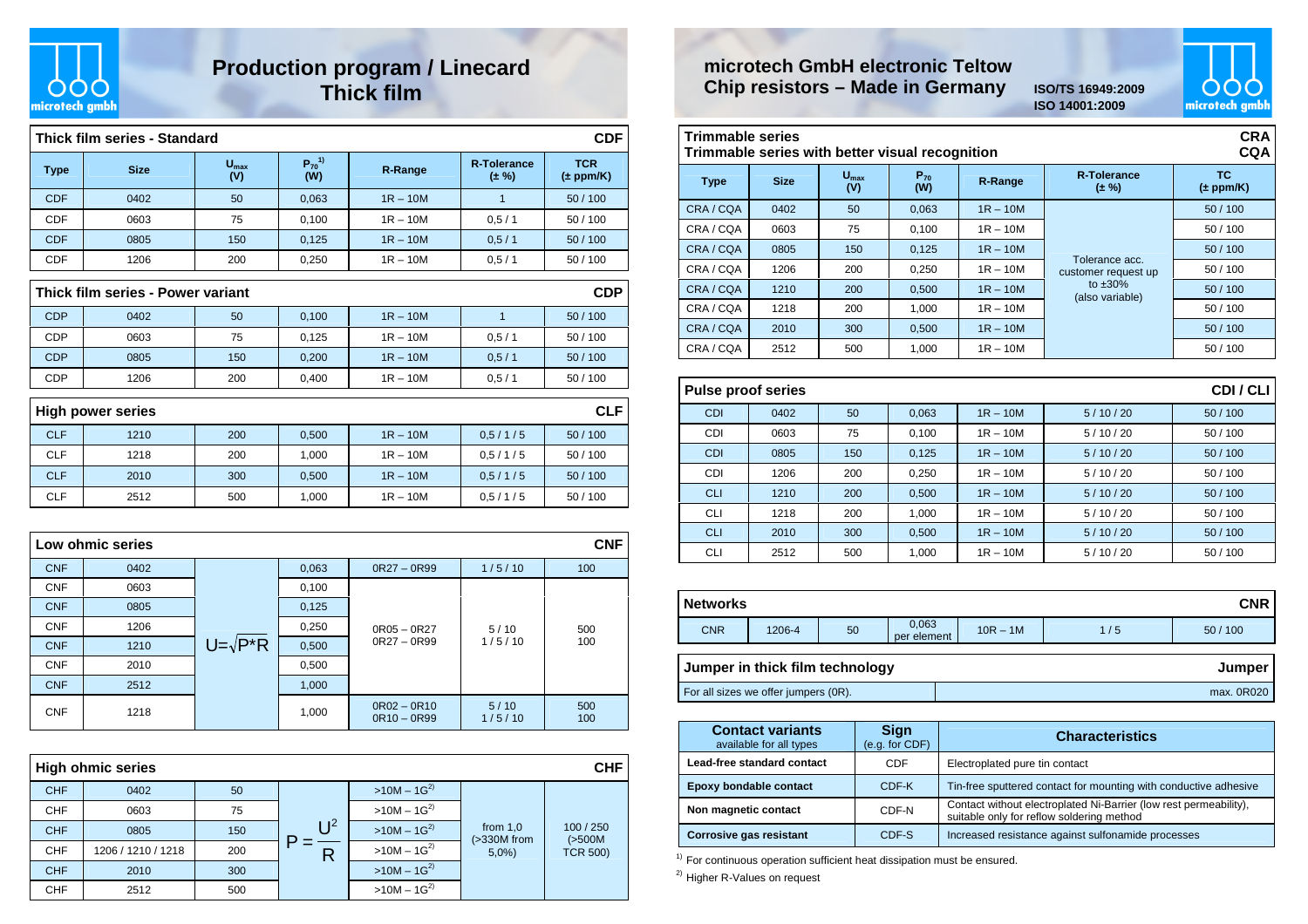

# **Production program / Linecard Thin film (Metal film) - Automotive variant (AEC Q200 qualified)**

|                                                                                            | Thin film series - Automotive variant |     |       |               |                                  |                             |  |  |  |  |  |
|--------------------------------------------------------------------------------------------|---------------------------------------|-----|-------|---------------|----------------------------------|-----------------------------|--|--|--|--|--|
| $U_{\text{max}}$<br>$P_{70}$<br><b>Size</b><br><b>Type</b><br><b>R-Range</b><br>(V)<br>(W) |                                       |     |       |               | <b>R-Tolerance</b><br>$(\pm \%)$ | <b>TCR</b><br>$(\pm$ ppm/K) |  |  |  |  |  |
|                                                                                            |                                       |     |       |               |                                  | 10/15                       |  |  |  |  |  |
| <b>AMF</b>                                                                                 | 0603                                  | 75  | 0,100 | $100R - 56k$  | 0,1/0,25/0,5/1                   | 25                          |  |  |  |  |  |
|                                                                                            |                                       |     |       |               |                                  | 50                          |  |  |  |  |  |
|                                                                                            |                                       |     |       |               |                                  | 10/15                       |  |  |  |  |  |
| <b>AMF</b>                                                                                 | 0805                                  | 150 | 0,125 | $100R - 130k$ | 0,1/0,25/0.5/1                   | 25                          |  |  |  |  |  |
|                                                                                            |                                       |     |       |               |                                  | 50                          |  |  |  |  |  |
|                                                                                            |                                       |     |       |               |                                  | 10/15                       |  |  |  |  |  |
| <b>AMF</b>                                                                                 | 1206                                  | 200 | 0,250 | $100R - 180k$ | 0,1/0,25/0.5/1                   | 25                          |  |  |  |  |  |
|                                                                                            |                                       |     |       |               |                                  | 50                          |  |  |  |  |  |

| <b>Networks with circuit variants</b><br><b>AMA</b> |             |                         |                         |                                                                                   |                                  |                             |  |  |
|-----------------------------------------------------|-------------|-------------------------|-------------------------|-----------------------------------------------------------------------------------|----------------------------------|-----------------------------|--|--|
| <b>Type</b>                                         | <b>Size</b> | $U_{\text{max}}$<br>(V) | $P_{70}$<br>(W)         | <b>R-Range</b><br>with circuit variants<br>$(R1=R2=R3=R4/$<br>$R1=R4$ ; $R2=R3$ ) | <b>R-Tolerance</b><br>$(\pm \%)$ | <b>TCR</b><br>$(\pm$ ppm/K) |  |  |
| <b>AMA</b>                                          | 1206-4      | 50                      | 0,063<br>per<br>element | $100R - 25k$                                                                      | 0.25/0.5/1                       | 25/50                       |  |  |

| Jumper in thin film technology                    | Jumper / SMD-Bridge 0R |
|---------------------------------------------------|------------------------|
| For sizes 0603, 0805, 1206 we offer jumpers (0R). | max. 0R020             |

| <b>Contact variants</b><br>available for all types | <b>Sign</b> | <b>Characteristics</b>         |
|----------------------------------------------------|-------------|--------------------------------|
| Lead-free standard contact                         | <b>AMF</b>  | Electroplated pure tin contact |

|             | <b>Ordering information</b>   |                    |                    |                       |                      |                                 |              |                                             |  |  |
|-------------|-------------------------------|--------------------|--------------------|-----------------------|----------------------|---------------------------------|--------------|---------------------------------------------|--|--|
| <b>AMF</b>  |                               | 0603               | 10k                | 0.1%                  | 10ppm/K              | ĸ                               | P            | (optional)                                  |  |  |
| <b>Type</b> | Contact                       | <b>Size</b>        | $R -$<br>Value     | 土<br><b>Tolerance</b> | $±$ TCR              | <b>Marking</b>                  | Packaging    | pcs. / Reel<br>(T <sub>pcs.</sub> )         |  |  |
| <b>AMF</b>  | Standard<br>(without<br>add.) | 0603<br>to<br>1206 | 100R<br>to<br>180K | 0,1<br>0,25<br>0,5    | 10<br>15<br>25<br>50 | K- with<br>N- without   S- Bulk | P- Card tape | Depends on<br>size and<br>packaging<br>unit |  |  |
|             |                               |                    |                    |                       |                      |                                 |              |                                             |  |  |

### **microtech GmbH electronic TeltowChip resistors – Made in Germany ISO/TS 16949:2009**

**ISO 14001:2009**



| l Thick film series - Standard<br>ADF |             |                         |                               |                |                                  |                             |  |  |  |
|---------------------------------------|-------------|-------------------------|-------------------------------|----------------|----------------------------------|-----------------------------|--|--|--|
| <b>Type</b>                           | <b>Size</b> | $U_{\text{max}}$<br>(V) | $P_{70}$ <sup>1)</sup><br>(W) | <b>R-Range</b> | <b>R-Tolerance</b><br>$(\pm \%)$ | <b>TCR</b><br>$(\pm$ ppm/K) |  |  |  |
| <b>ADF</b>                            | 0402        | 50                      | 0.063                         | $1R - 10M$     |                                  | 50/100                      |  |  |  |
| <b>ADF</b>                            | 0603        | 75                      | 0.100                         | $1R - 10M$     | 0.5/1                            | 50/100                      |  |  |  |
| <b>ADF</b>                            | 0805        | 150                     | 0,125                         | $1R - 10M$     | 0.5/1                            | 50/100                      |  |  |  |
| <b>ADF</b>                            | 1206        | 200                     | 0,250                         | $1R - 10M$     | 0.5/1                            | 50/100                      |  |  |  |

| <b>High power series</b> |      |     |       |            |         |        |  |  |
|--------------------------|------|-----|-------|------------|---------|--------|--|--|
| <b>ALF</b>               | 1210 | 200 | 0.500 | $1R - 10M$ | 0.5/1/5 | 50/100 |  |  |
| <b>ALF</b>               | 1218 | 200 | 1.000 | $1R - 10M$ | 0.5/1/5 | 50/100 |  |  |
| <b>ALF</b>               | 2010 | 300 | 0,500 | $1R - 10M$ | 0.5/1/5 | 50/100 |  |  |
| <b>ALF</b>               | 2512 | 500 | 1.000 | $1R - 10M$ | 0.5/1/5 | 50/100 |  |  |

| <b>ANF</b><br>Low ohmic series |      |                   |       |                                |                |            |  |  |  |  |
|--------------------------------|------|-------------------|-------|--------------------------------|----------------|------------|--|--|--|--|
| <b>ANF</b>                     | 0402 |                   | 0,063 | $OR27 - OR99$                  | 1/5/10         | 100        |  |  |  |  |
| <b>ANF</b>                     | 0603 |                   | 0,100 |                                |                |            |  |  |  |  |
| <b>ANF</b>                     | 0805 |                   | 0,125 | $0R05 - 0R27$<br>$0R27 - 0R99$ |                |            |  |  |  |  |
| <b>ANF</b>                     | 1206 |                   | 0,250 |                                | 5/10<br>1/5/10 | 500<br>100 |  |  |  |  |
| <b>ANF</b>                     | 1210 | $U = \sqrt{P^*R}$ | 0,500 |                                |                |            |  |  |  |  |
| <b>ANF</b>                     | 2010 |                   | 0,500 |                                |                |            |  |  |  |  |
| <b>ANF</b>                     | 2512 |                   | 1,000 |                                |                |            |  |  |  |  |
| <b>ANF</b>                     | 1218 |                   | 1,000 | $OR02 - OR10$<br>$OR10 - OR99$ | 5/10<br>1/5/10 | 500<br>100 |  |  |  |  |

| <b>AHF</b><br><b>High ohmic series</b> |                    |     |              |                            |                              |                      |  |
|----------------------------------------|--------------------|-----|--------------|----------------------------|------------------------------|----------------------|--|
| <b>AHF</b>                             | 0402               | 50  |              | $>10M - 1G^{2}$            |                              |                      |  |
| <b>AHF</b>                             | 0603               | 75  |              | $>10M - 1G^{2}$            | from $1,0$<br>$($ >330M from | 100 / 250<br>(>500M) |  |
| <b>AHF</b>                             | 0805               | 150 | $\sqrt{1^2}$ | $>10M - 1G^{2}$            |                              |                      |  |
| AHF                                    | 1206 / 1210 / 1218 | 200 |              | $>10M - \overline{1G^{2}}$ | 5,0%                         | TK 500)              |  |
| <b>AHF</b>                             | 2010               | 300 |              | $>10M - 1G^{2}$            |                              |                      |  |
| <b>AHF</b>                             | 2512               | 500 |              | $>10M - 1G^{2}$            |                              |                      |  |

<sup>1)</sup> For continuous operation sufficient heat dissipation must be ensured.<br><sup>2)</sup> Higher R-Values on request